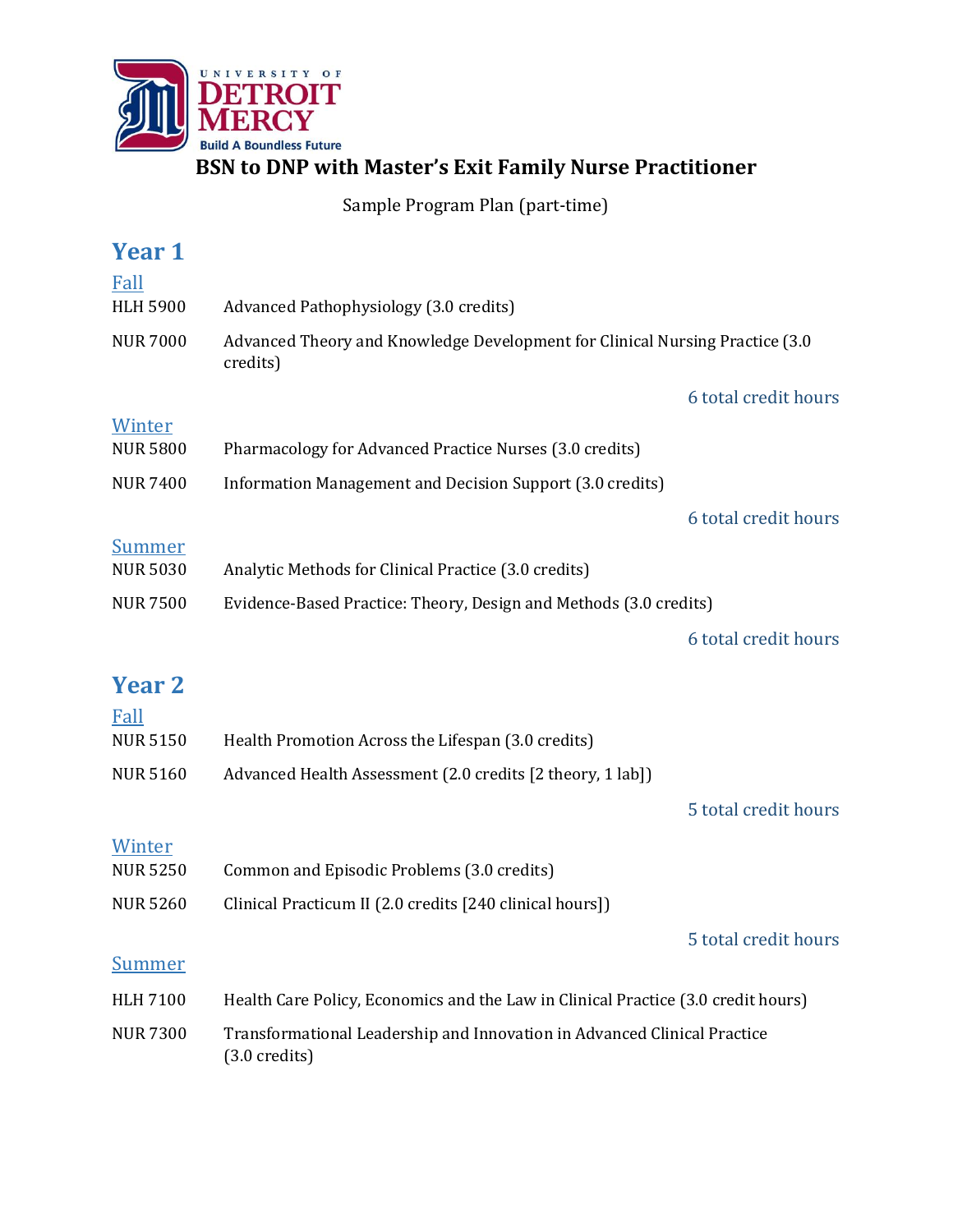## 6 total credit hours



| Year <sub>3</sub>     |                                                                     |                      |
|-----------------------|---------------------------------------------------------------------|----------------------|
| Fall                  |                                                                     |                      |
| <b>NUR 6130</b>       | Procedures and Diagnostics Workshop for the APN (1.0 credits [lab]) |                      |
| <b>NUR 6150</b>       | Chronic and Complex Problems Across the Lifespan (3.0 credits)      |                      |
| <b>NUR 6160</b>       | Clinical Practicum III (2.0 credits [240 clinical hours])           |                      |
|                       |                                                                     | 6 total credit hours |
| Winter                |                                                                     |                      |
| <b>NUR 6030</b>       | Professional Role Development and Business Practices (2.0 credits)  |                      |
| <b>NUR 6250</b>       | Psychosocial Issues and Health Integration (3.0 credits)            |                      |
| <b>NUR 6260</b>       | Clinical Practicum IV (2.0 credits [240 clinical hours])            |                      |
|                       |                                                                     | 7 total credit hours |
|                       | <b>MSN awarded - total MSN credits = 47</b>                         |                      |
| <b>Summer</b>         |                                                                     |                      |
| <b>BEGIN DNP CORE</b> |                                                                     |                      |
| <b>NUR 7200</b>       | Epidemiology and Population Health (3.0 credits)                    |                      |
| <b>NUR 7700</b>       | DNP Transition (3.0 credits)                                        |                      |
|                       |                                                                     | 6 total credit hours |
|                       |                                                                     |                      |
| <b>Year 4</b>         |                                                                     |                      |
| Fall                  |                                                                     |                      |
| <b>NUR 7350</b>       | Business Management to Ensure Quality in Health Care (3.0 credits)  |                      |
| <b>NUR 7800</b>       | Project Proposal Development (3.0 credits)                          |                      |
|                       |                                                                     | 6 total credits      |
| Winter                |                                                                     |                      |
| <b>NUR 7450</b>       | Analytics for Evidence-Based Practice (3.0 credits)                 |                      |
| <b>NUR 7900</b>       | DNP Practicum and Project Implementation (3.0 credits)              |                      |
|                       |                                                                     | 6 total credits      |
|                       |                                                                     |                      |

**Summer** ETH 7010 Ethical Issues in Advanced Nursing Practice (3.0 credits) NUR 7920 DNP Doctoral Project (3.0 credits)